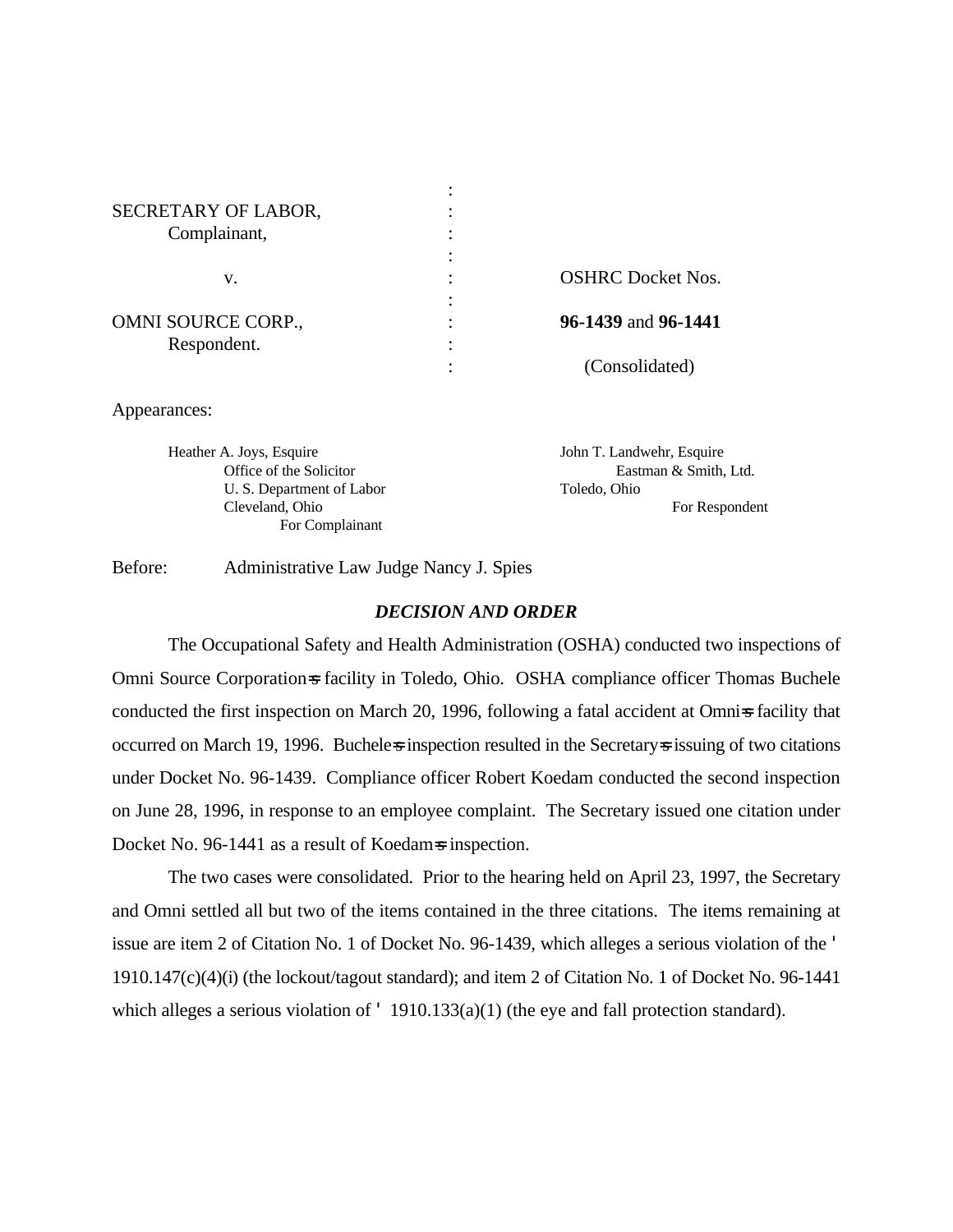#### **Background**

Omni maintains a scrap facility in Toledo, Ohio, where it performs metals reclamation. Omni employs approximately 900 employees nationwide, with approximately 150 employees working at the Toledo facility. Of those 150 employees, approximately 90 work in the facility-s yard; the other employees at that facility are in administrative positions (Tr. 16, 77, 180).

Omni operates a large hammermill machine at its facility that is known commercially as a Texas Shredder. The Texas Shredder shreds automobiles and large metal pieces into scrap metal (Exh. J-1; Tr. 40, 55). It contains a number of different pieces of equipment with separate drive mechanisms. The Texas Shredder systems contain an in-feed conveyor, feed rollers, a safety cage, and the hammermill (Tr. 96-97, 226-227).

During the production operation, the automobiles or the metal is sent down the conveyor into two hydraulically powered feed rollers, which spin at 500 to 600 RPM. This results in the shredding of the automobile or large piece of metal (Tr. 168-169, 184-185).

The safety cage prevents material from flying out of the mill or in-feed rollers when the mill is running. The lower section of the safety cage is retractable to allow maintenance on the doublefeed rollers and to clear material jammed under the double-feed roller system. It is retracted only when employees need to work on the in-feed rollers (Tr. 50,226-227). The safety cage is made of tubular steel and wire mesh (Tr. 252). The movable component of the safety cage weighs at least 5,600 pounds (Tr. 60, 235).

The movable component of the safety cage is fitted with six-inch wheels that rest on rails made of angle iron which sit at a 40° angle. When the mill is in operation, the movable section rests on stops. The back of the movable section is held to the angle iron by hook rollers. These hook rollers were added to the safety cage after installation of the mill to prevent tipping of the movable component (Tr. 82-83, 88, 228-230).

During certain maintenance operations, the movable component of the safety cage is retracted by means of an electric winch that is attached to the safety cage by safety cables. The winch was not working at the time of the accident because the winch had pulled out of its mounting bolts several weeks earlier and had been sent out for repair and additional parts (Tr. 65).

On March 19, 1996, Omni was performing routine maintenance on the hammermill, which involved removing and replacing a Abanana liner@using an overhead chain hoist. The banana liners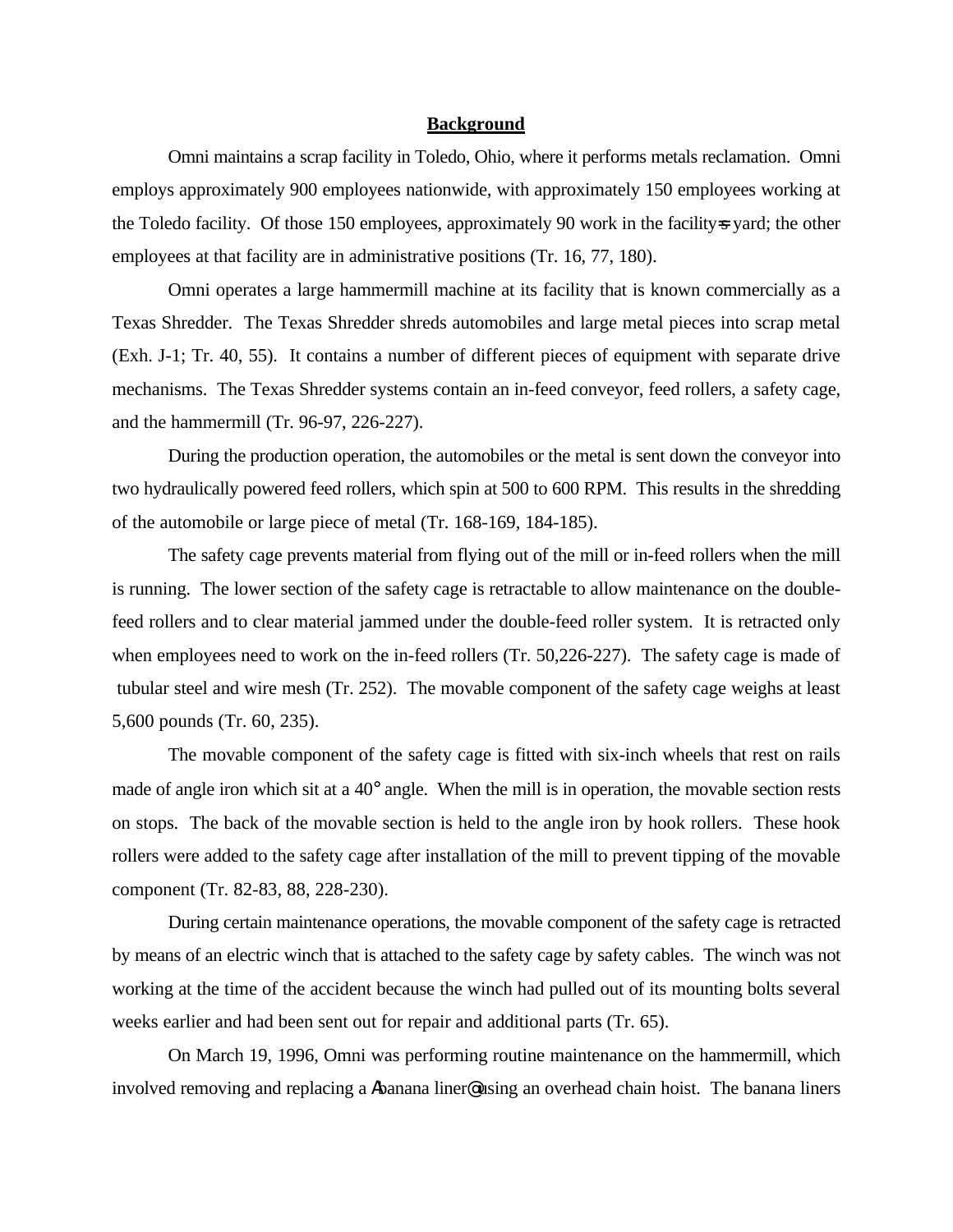are generally removed and replaced several times a month. James Coutcher, the owner of T. J. Welding, was engaged in replacing the liner along with several other workers. As the liner was being lifted out, the movable component of the safety cage came off the rails on which it sat and fell into the mill, striking and injuring Doug Smith of Omni, and fatally crushing Coutcher (Tr. 31, 35-36, 57, 63).

# **Docket No. 96-1439**

# Item 2 of Citation No. 1: Alleged Serious Violation of ' 1910.147(c)(4)(i)

The Secretary charges Omni with a serious violation of ' 1910.147(c)(4)(i), which provides in pertinent part:

Procedures shall be developed, documented and utilized for the control of potentially hazardous energy when employees are engaged in the activities covered by this section.

The Secretary has the burden of proving this violation.

In order to establish a violation of an occupational safety or health standard, the Secretary has the burden of proving: (a) the applicability of the cited standard, (b) the employer is noncompliance with the standard is terms, (c) employee access to the violative conditions, and (d) the employers actual or constructive knowledge of the violation (*i.e.,* the employer either knew or, with the exercise of reasonable diligence could have known, of the violative conditions).

*Atlantic Battery Co*., 16 BNA OSHC 2131 (No. 90-1747, 1994).

Section  $1910.147(a)(2)(i)$  makes the section applicable to Athe control of energy during servicing and/or maintenance of machines and equipment.<sup>@</sup> Omni does not dispute the applicability of ' 1910.147(c)(4)(i) to the cited conditions. The Secretary concedes that Omni had an adequate written lockout/tagout program (Exh. C-3; Tr. 95). The written program specifically mentions gravity as a potentially hazardous energy under the heading Aisolation steps for stored energy,@ where it states (Exh. C-3, p. 14):

- \$ Block or brace any part that could fall because of gravity.
	- \$\$ Presses
	- \$\$ Shears
	- \$\$ Other Elevated Equipment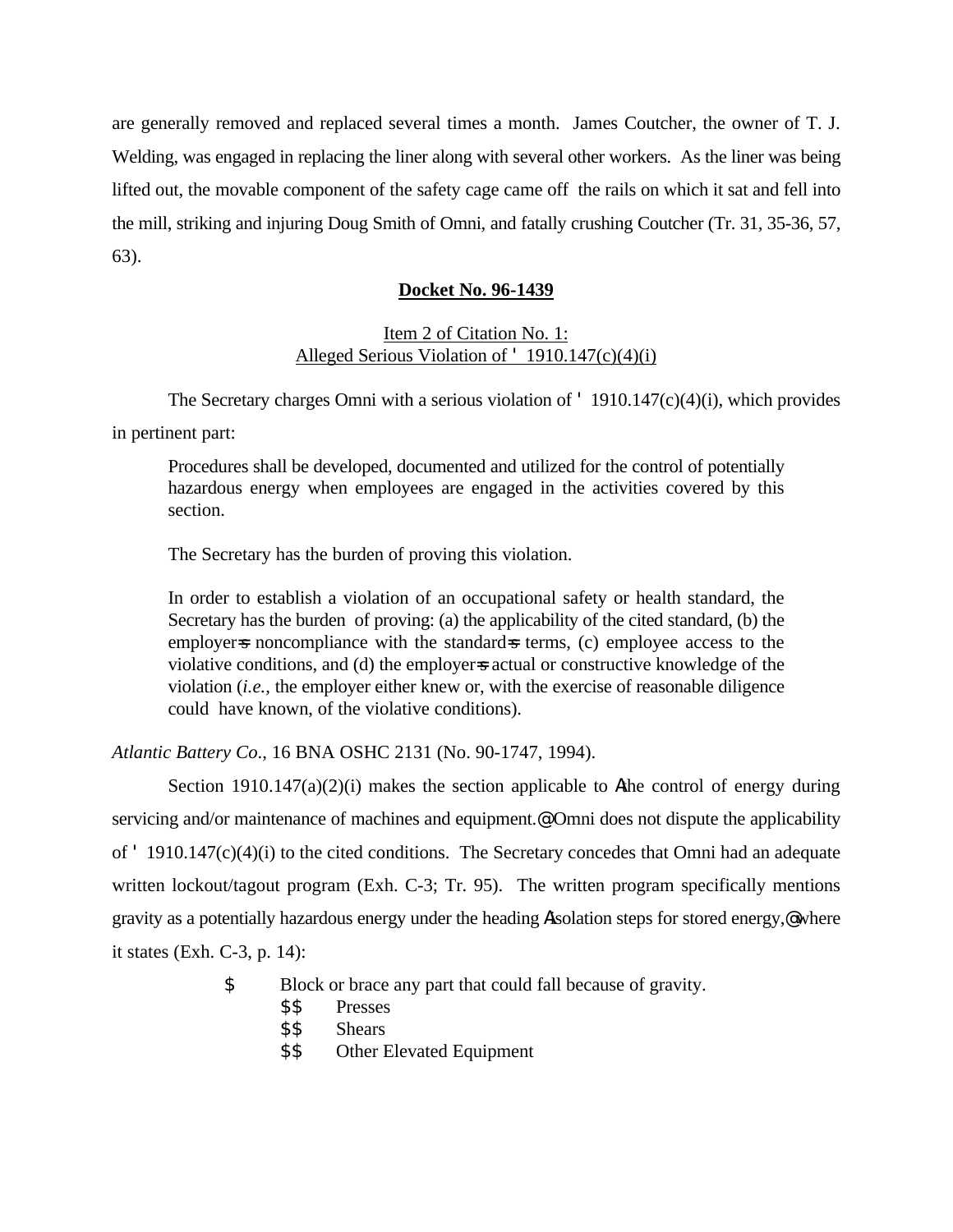The Secretary also acknowledges that the hammermill itself had been properly locked out (Tr. 97).

The Secretary contends that Omni violated  $\cdot$  1910.147(c)(4)(i) because it failed to develop, document, and utilize procedures to control the force of gravity on the movable component of the safety cage during maintenance operations. Compliance officer Buchele testified that Omni failed to address the potentially hazardous energy created by the situation of the safety cage Asitting on a 40° incline on wheels . . . . [I]f anything happened, the gravity would bring the cage down to the ground (Tr. 88).

The crux of Omni=s defense is that it had no knowledge, either actual or constructive, that the safety cage created the risk of potentially hazardous energy in the form of gravity.

Omni had implemented some safety devices to prevent the cage from falling. Omni welded hook rollers to the safety cage to keep it from tipping off its rails. The hook rollers hooked underneath the AT@ near the rail on which the wheels of the cage were riding to keep the cage from rotating. Omni also welded 4-inch high metal stops onto the end of the rails upon which the wheels of the cage rolled to prevent the safety cage from traveling off the end of the track (Tr. 230-231).

The Secretary argues that Omni had previously used an additional safety precaution to prevent the safety cage from falling, which it failed to use the night of the accident. The winch and safety cables that Omni had used to retract the movable part of the safety cage were not in use that night. However, as compliance officer Buchele conceded, the cables were not used to keep the cage from falling, but to retract the cage (Tr. 112, 183, 250).

The manufacturer of the Texas Shredder had provided Omni with a safety checklist for the hammermill, which Omni followed (Exh. R-2; Tr. 166-167). Buchele testified that he reviewed the checklist and found no deficiencies (Tr. 107). Buchele also testified that the accident which resulted in Coutcher=s death was not predictable. He had never heard of a similar accident occurring (Tr. 109-110, 112). Marvin Himmelein, a mechanical engineer who worked with Omni on the specification process for the installation of the Texas Shredder, testified that there was Ano reason to expect that cage to ever move from@ its position resting against the stops, when the cage was at a Aminimum energy state@ (Tr. 240). Richard Hayes, president of Hayes Environmental and a former OSHA compliance officer, testified for Omni that the accident was not foreseeable and that Omni could not have known that further precautions should have been taken (Tr. 253-254, 261-262).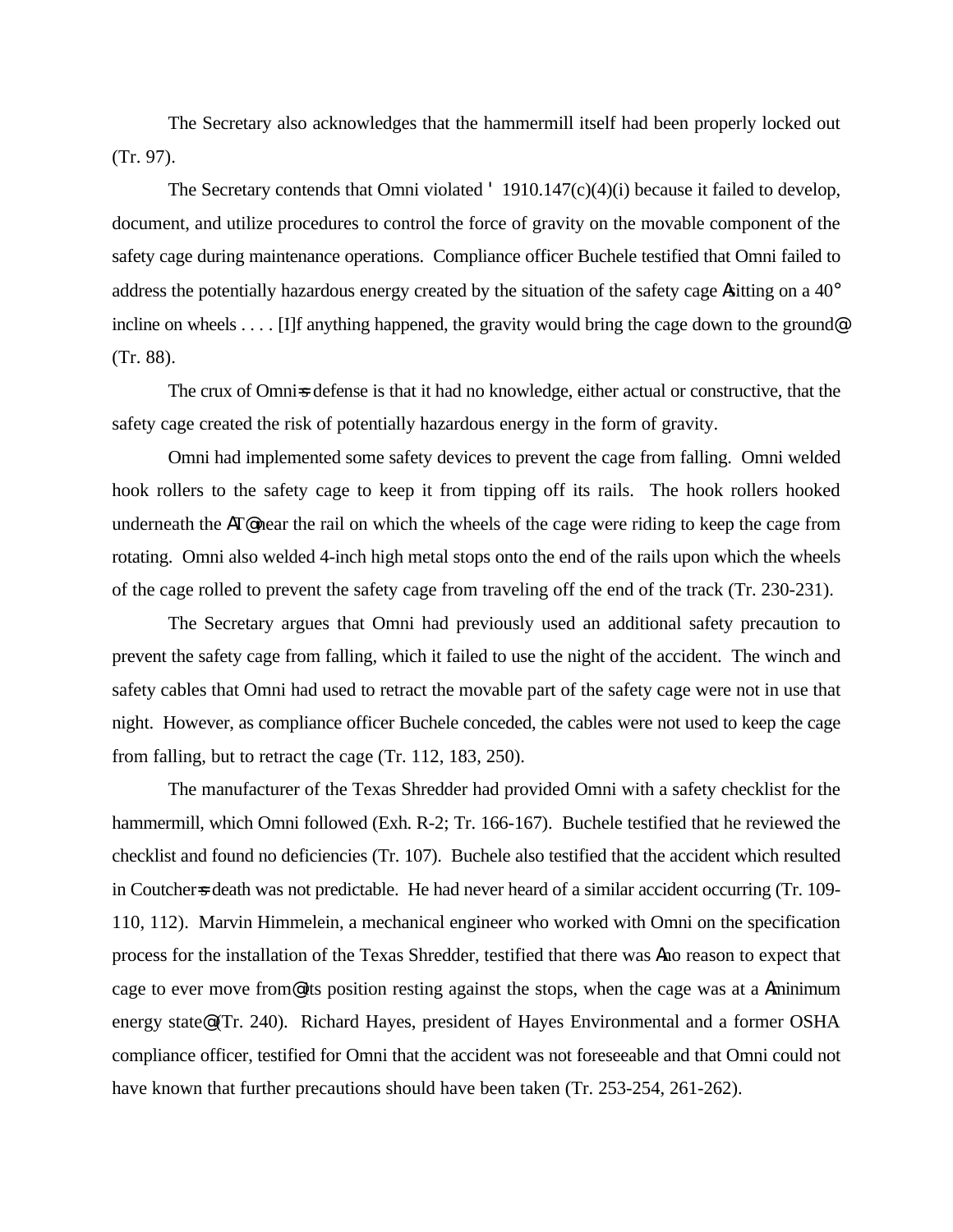The Secretary has failed to prove that Omni knew, or with the exercise of reasonable diligence could have known, that the safety cage presented a risk of falling due to gravity. This item is vacated.

### **Docket No. 96-1441**

# Item 2 of Citation No. 1: Alleged Serious Violation of ' 1910.133(a)(1)

The Secretary charges Omni with a serious violation of ' 1910.133(a)(1), which provides:

The employer shall ensure that each affected employee uses appropriate eye or face protection when exposed to eye or face hazards from flying particles, molten metal, liquid chemicals, acids or caustic liquids, chemical gases or vapors, or potentially injurious light radiation.

Compliance officer Robert Koedam conducted a complaint inspection of Omni on June 28, 1996 (Tr. 12-13). During the inspection, Koedam observed Omni employee Tom McCullough using a high pressure power washer to clean a locomotive crane in the yard. McCullough was not wearing any eye or face protection and Athere was a significant amount of oil, grease, and other materials on his face and around his eyes@ (Exh. C-2; Tr. 18-19). Omni does not dispute that McCullough=s actions constituted a serious violation of ' 1910.133(a)(1).

Omni asserts the affirmative defense of unpreventable employee misconduct. In order to prove this defense, the employer must show that Ait had established a work rule designed to prevent this violation, adequately communicated these work rules, and effectively enforced these work rules when they were violated.@ *Pride Oil Well Serv.*, 15 BNA OSHC 1809, 1816 (No. 87-692, 1992).

Omni issued a booklet of employee guidelines to each of its employees during orientation (Exh. R-3). Tom McCullough received one (Exh. R-4). The work rule that addresses safety glasses states, in pertinent part (Exh. R-3, 9th page):

1. All employees will be issued a hard hat and safety glasses . . . . Also, there are certain jobs that will require wearing of goggles or face masks, you will be advised of these areas.

Omni provides each employee with safety glasses (Tr. 214). Daniel Atkinson, Omni=s maintenance director, testified that the booklet contains Omni=s eye protection safety glasses program that employees Amust wear [safety glasses] at all times while in the yard@ (Tr. 171). While the booklet does not specify where the safety glasses must be worn, Atkinson testified that the safety glasses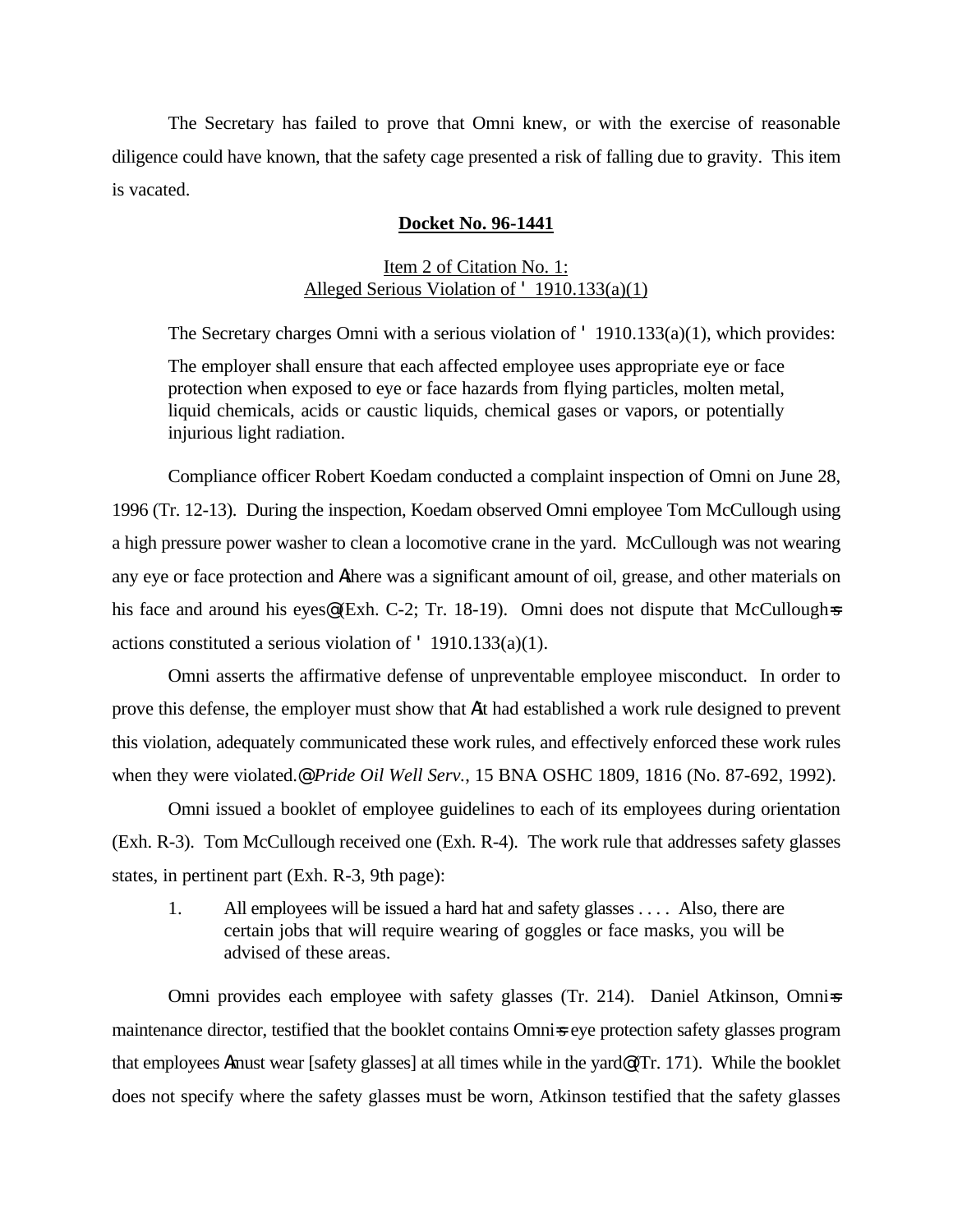policy is communicated to employees  $\mathbb{A}[i]$ n their orientation and, also, once they $\neq$  on the job with their supervisors they also convey that@ (Tr. 173).

McCullough=s supervisor, Terry Ward, stated that he had instructed McCullough prior to June 28, 1996, that safety glasses were required to be worn in the yard (Tr. 209-210). Ward, who accompanied Koedam on his inspection, ordered McCullough to put on his safety glasses and gave him a verbal reprimand (Tr. 210-211). Omni implements a disciplinary program, which includes verbal and written warnings, and suspensions (Exh. R-5; Tr. 175).

The Secretary contends that Omnis written work rule regarding safety glasses is too vague to provide adequate direction to its employees. A written work rule is not, however, required to establish the defense, and Omni provided unrefuted evidence that employees were informed verbally that safety glasses must be worn in the yard. The Secretary also argues that because Ward did not himself give McCullough his orientation, his testimony did not establish that McCullough ever received specific instructions regarding wearing safety glasses in the yard (Tr. 213). Wade testified without contradiction, however, that he had instructed McCullough prior to Koedam=s inspection to wear safety glasses in the yard (Tr. 210). Koedam, who questioned McCullough at the time of the incident, did not testify that McCullough was unaware of Omniss safety policy (Tr. 22).

Omni has established the affirmative defense of unpreventable employee misconduct. Omni proved that it had a work rule requiring employees to wear safety glasses while in the yard, that it communicated this rule to its employees, and that it enforced this rule through a disciplinary program. This item is vacated.

#### FINDINGS OF FACT AND CONCLUSIONS OF LAW

The foregoing decision constitutes the findings of fact and conclusions of law in accordance with Federal Rule of Civil Procedure 52(a).

### ORDER

Based upon the foregoing decision, it is hereby ORDERED:

1. Item 2 of Citation No. 1 of Docket No. 96-1435 is vacated and no penalty is assessed; and

2. Item 2 of Citation No. 1 of Docket No. 96-1441 is vacated, and no penalty is assessed.